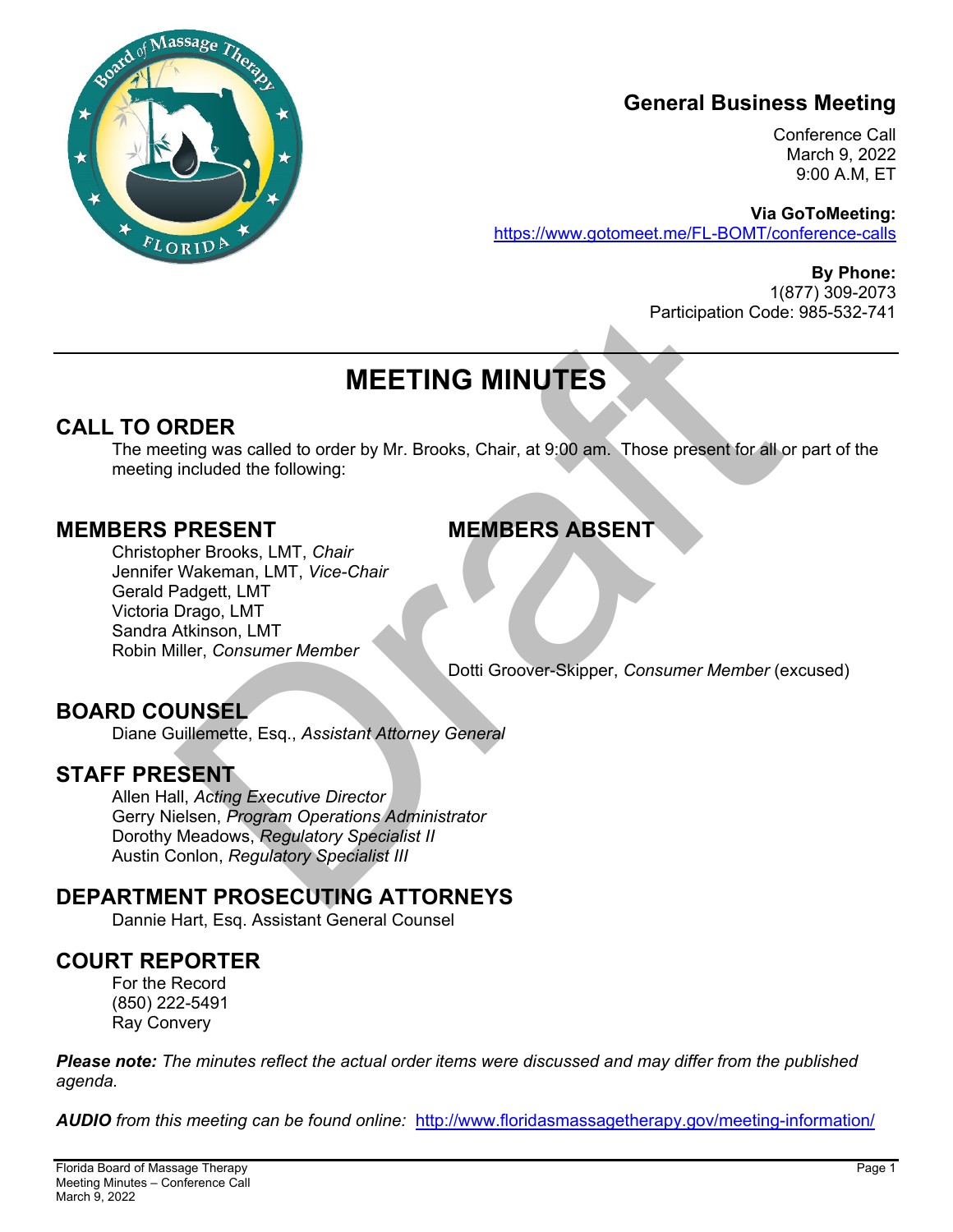## **Respondents in Attendance**

#### **SA-03. Golden Asian Massage Case # 2018-13907 PCP: Drago/Havard**

Respondent was present with counsel, Jeff Kottkamp, Esq. Ms. Hart represented the Department and presented the case to the board.

**Action Taken:** After discussion, Mr. Brooks moved to accept the proposed settlement agreement with the fine as stated on the record. Motion seconded by Ms. Miller, which carried unanimously.

### **Applicants in Attendance**

### **AD-06. Angel Di'Shane Middleton-Belot File # 105484**

Applicant was present without counsel.

*Applicant verbally amended her application on the record.* 

The Hill of Course of the application on the record.<br>
Ily amended her application on the record.<br>
Taken: After discussion, Mr. Brooks moved to grant the license unencumbered. Mc<br>
Drago, which carried unanimously.<br>
Taken: A **Action Taken:** After discussion, Mr. Brooks moved to grant the license unencumbered. Motion seconded by Ms. Drago, which carried unanimously.

### **AD-07. Chandra Jean Weisenberger File # 106172**

Applicant was present without counsel.

**Action Taken:** After discussion, Mr. Brooks moved to grant the license unencumbered. Motion seconded by Ms. Wakeman, which carried unanimously.

### **AD-A1. Guiyu Tudela File # 98633**

Applicant was present without counsel.

*Applicant verbally amended her application on the record.* 

**Action Taken:** After discussion, Mr. Brooks moved to grant the license unencumbered. Motion seconded by Mr. Padgett, which carried unanimously.

## AD-08. Dominique Chalifoux File # 106754

Applicant was present without counsel.

**Action Taken:** After discussion, Mr. Brooks moved that the education meets or exceeds the requirements of 64B7-32, F.A.C. Motion seconded by Ms. Miller, which carried unanimously.

## **AD-10. Aridia Fortuna File # 106991**

Applicant was present without counsel.

**Action Taken:** After discussion, Ms. Drago moved to grant the license unencumbered. Motion seconded by Ms. Atkinson, which carried unanimously.

#### **AD-15. Min Yang The Example 20 File # 106961**

Applicant was present without counsel.

**Action Taken:** After discussion, Ms. Wakeman moved to grant the license unencumbered. Motion seconded by Ms. Drago, which carried unanimously.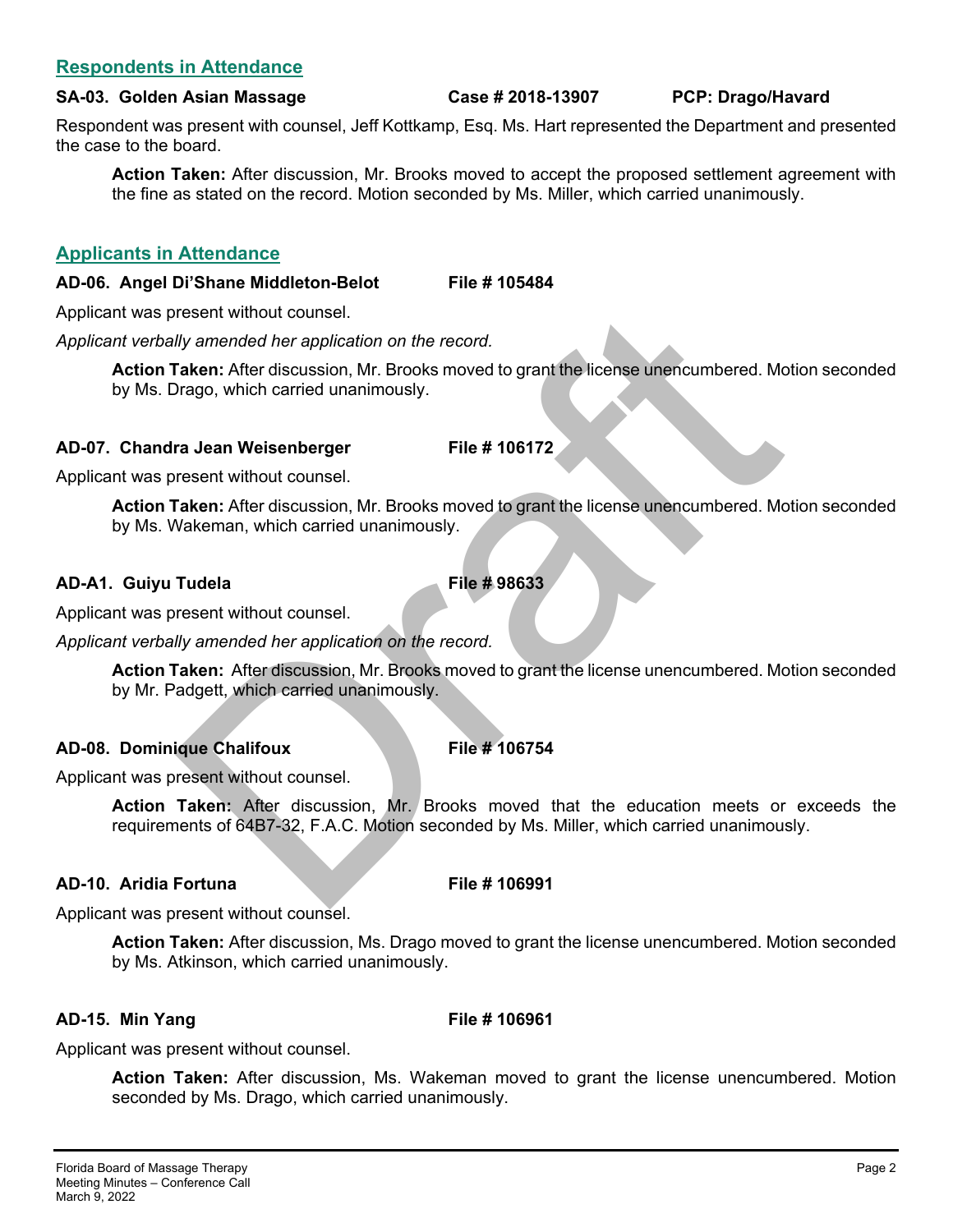### **AD-17. Lizhen Han File # 106929**

Applicant was present without counsel.

**Action Taken:** After discussion, Ms. Miller moved to grant the license unencumbered. Motion seconded by Mr. Brooks, which carried unanimously.

## **AD-18. Sujun Han File # 106544**

Applicant was present without counsel.

**Action Taken:** After discussion, Ms. Miller moved to deny the license based on undisclosed disciplinary and criminal history. Motion seconded by Ms. Atkinson, which carried unanimously.

## **AD-20. Fenggin Ma** File # 106484

**Action Taken:** After discussion, Mr. Brooks moved to grant the license unencumbered. Motion seconded by Ms. Wakeman, which carried unanimously.

### **RECESS: 10:27 am / RECONVENE: 10:37 am**

## **I. DISCIPLINARY PROCEEDINGS**

## **A. Voluntary Relinquishments**

| AD-20. Fengqin Ma                                                                                                                           | File # 106484                          |                    |
|---------------------------------------------------------------------------------------------------------------------------------------------|----------------------------------------|--------------------|
| Applicant was present without counsel.                                                                                                      |                                        |                    |
| Action Taken: After discussion, Mr. Brooks moved to grant the license unencumbered. Mo<br>by Ms. Wakeman, which carried unanimously.        |                                        |                    |
|                                                                                                                                             | RECESS: 10:27 am / RECONVENE: 10:37 am |                    |
| <b>I. DISCIPLINARY PROCEEDINGS</b>                                                                                                          |                                        |                    |
| <b>A. Voluntary Relinquishments</b>                                                                                                         |                                        |                    |
| VR-01 and VR-02 were taken en masse.                                                                                                        |                                        |                    |
| VR-01. Fitness and Aquatic Center, Inc.                                                                                                     | Case # 2021-30668                      | <b>PCP: Waived</b> |
| VR-02. Anyuan Spa, LLC                                                                                                                      | Case # 2021-19007                      | <b>PCP: Waived</b> |
| Action Taken: After discussion, Mr. Brooks moved to accept the voluntary relinquishr<br>seconded by Mr. Padgett, which carried unanimously. |                                        |                    |
| <b>B. Settlement Agreements</b>                                                                                                             |                                        |                    |
| SA-03. Golden Asian Massage                                                                                                                 | Case # 2018-13907 PCP: Drago/Ha        |                    |
| This item was heard earlier in the meeting.                                                                                                 |                                        |                    |
| <b>II. ADMINISTRATIVE PROCEEDINGS</b>                                                                                                       |                                        |                    |
| A. Requests for Informal Hearing                                                                                                            |                                        |                    |

**Action Taken:** After discussion, Mr. Brooks moved to accept the voluntary relinquishments. Motion seconded by Mr. Padgett, which carried unanimously.

## **B. Settlement Agreements**

**SA-03. Golden Asian Massage Case # 2018-13907 PCP: Drago/Havard** 

## **II. ADMINISTRATIVE PROCEEDINGS**

## **A. Requests for Informal Hearing**

**AD-04. Shaka Belfon File # 104541** 

 **Continued at the request of the respondent.**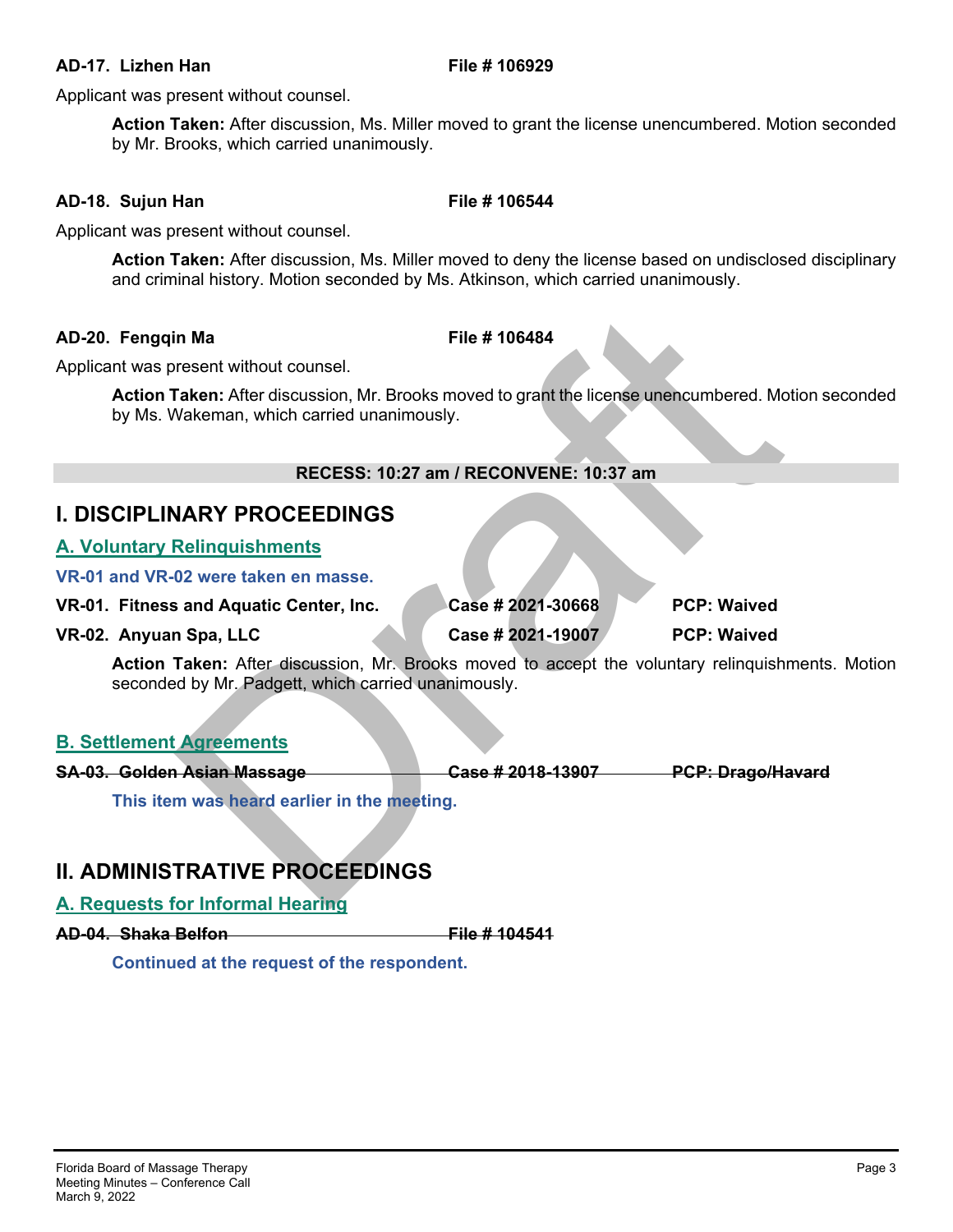## **B. Required Appearances**

### **AD-05. Huandi Chen File # 105595**

Applicant was not in attendance.

**Action Taken:** After discussion, Mr. Brooks moved to deny the application, based on the applicant's failure to appear at one of the two meetings following the entry of the Order Requiring Appearance. Motion seconded by Ms. Wakeman, which carried unanimously.

**AD-06. Angel Di'Shane Middleton-Belot File # 105484** 

 **This item was heard earlier in the meeting.** 

**AD-07. Chandra Jean Weisenberger File # 106172** 

 **This item was heard earlier in the meeting.** 

**AD-A1. Guiyu Tudela File # 98633** 

 **This item was heard earlier in the meeting.** 

## **B. Applicants with Foreign Education**

**AD-08. Dominique Chalifoux File # 106754** 

 **This item was heard earlier in the meeting.** 

## **C. Applicants with History**

## AD-09. Yevgeniy Ampleyev File # 106898

Applicant was not present.

File # 106172<br>
m was heard earlier in the meeting.<br>
Tudela<br>
Tudela<br>
m was heard earlier in the meeting.<br>
With Foreign Education<br>
investigations<br>
m was heard earlier in the meeting.<br>
With History<br>
with History<br>
investigatio **Action Taken:** After discussion, Mr. Brooks moved to grant the license unencumbered. Motion seconded by Ms. Wakeman, which carried unanimously.

**AD-10. Aridia Fortuna File # 106991** 

 **This item was heard earlier in the meeting.** 

## **AD-11. Justin Gonzalez File # 105920**

Applicant was not present.

**Action Taken:** After discussion, Mr. Padgett moved to grant the license unencumbered. Motion seconded by Ms. Miller, which carried unanimously.

## **AD-12. Tyler Hodges File # 106332**

Applicant was not present.

**Action Taken:** After discussion, Mr. Padgett moved to grant the license unencumbered. Motion seconded by Mr. Brooks, which carried unanimously.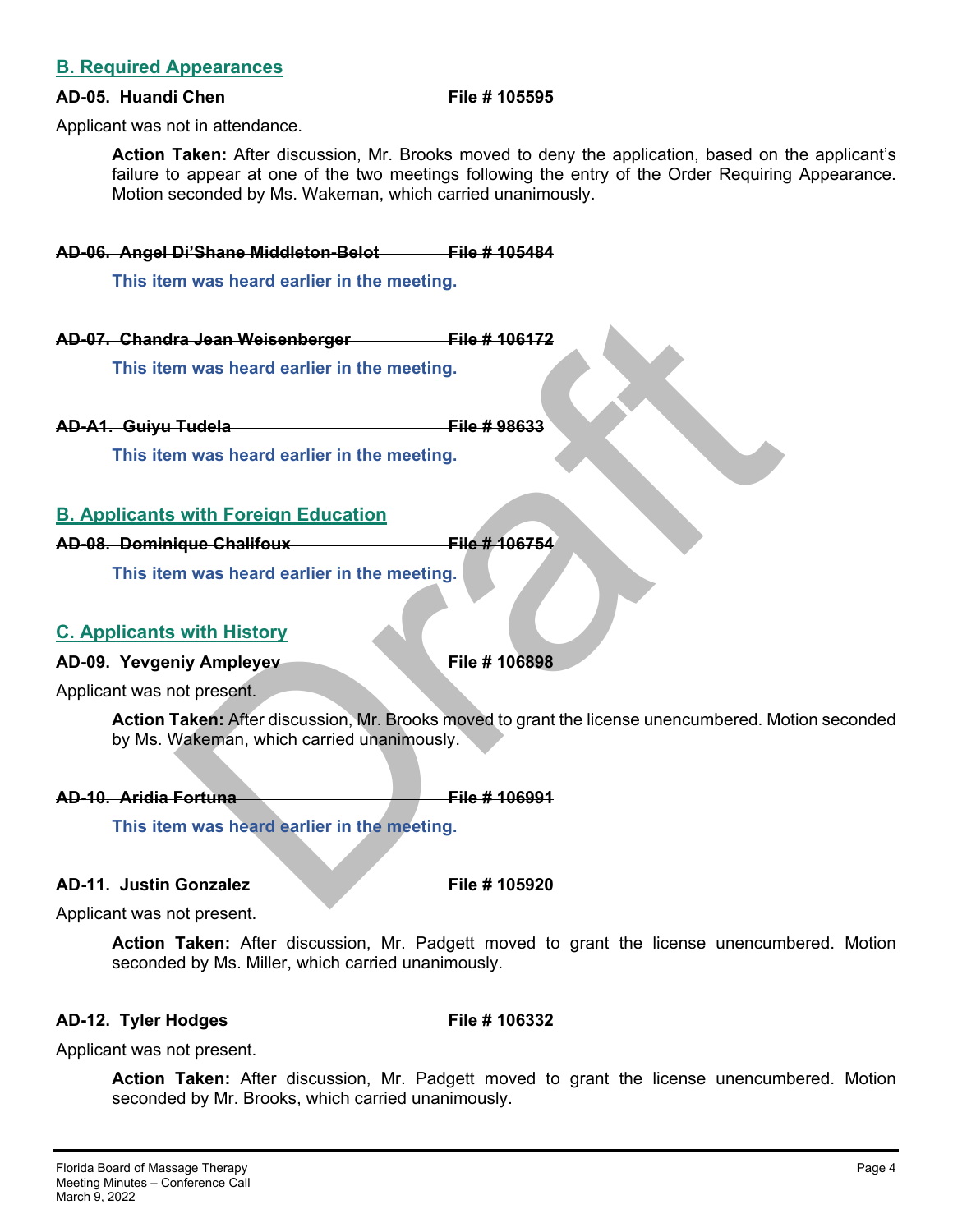#### **AD-13. Shou Win Hu File # 107033**

Applicant was not present.

**Action Taken:** After discussion, Ms. Wakeman moved to grant the license unencumbered. Motion seconded by Mr. Padgett, which carried unanimously.

### **AD-14. Lily Liu File # 106608**

Applicant was not present.

**Action Taken:** After discussion, Mr. Brooks moved to deny the license based on criminal history of a crime related to the practice of massage therapy. Motion seconded by Ms. Wakeman, which carried unanimously.

**AD-15. Min Yang The Contract Contract AD-15. Min Yang The AD-15. Min Yang The AD-15. Angle** 

 **This item was heard earlier in the meeting.** 

## **D. Applicants with Education Discrepancy**

### **AD-16. Lina Fang File # 105544**

Applicant was not present.

File # 106961<br>
In was heard earlier in the meeting.<br>
The # 105544<br>
not present.<br>
Interdiscussion, Mr. Brooks moved to deny the license based on failure<br>
roof of graduation requirements of Rule 64B7-32.002(2)(d) and (f), F. **Action Taken:** After discussion, Mr. Brooks moved to deny the license based on failure of the transcript to meet proof of graduation requirements of Rule 64B7-32.002(2)(d) and (f), F.A.C., and for a course of study that is not equivalent to that which is required by Rule 64B7-32.003(1)(c), F.A.C. Motion seconded by Ms. Miller, which carried unanimously.

**AD-17.** Lizhen Han **File # 106929** 

 **This item was heard earlier in the meeting.** 

**AD-18. Sujun Han File # 106544** 

 **This item was heard earlier in the meeting.** 

**AD-19. Junfang Li File # 105522** 

Applicant was not present.

**Action Taken:** After discussion, Mr. Brooks moved to deny the license based on failure of the transcript to meet proof of graduation requirements of Rule 64B7-32.002(2)(d) and (f), F.A.C., and for a course of study that is not equivalent to that which is required by Rule 64B7-32.003(1)(c), F.A.C. Motion seconded by Ms. Miller, which carried unanimously.

**AD-20. Fengqin Ma** File # 106484

 **This item was heard earlier in the meeting.**